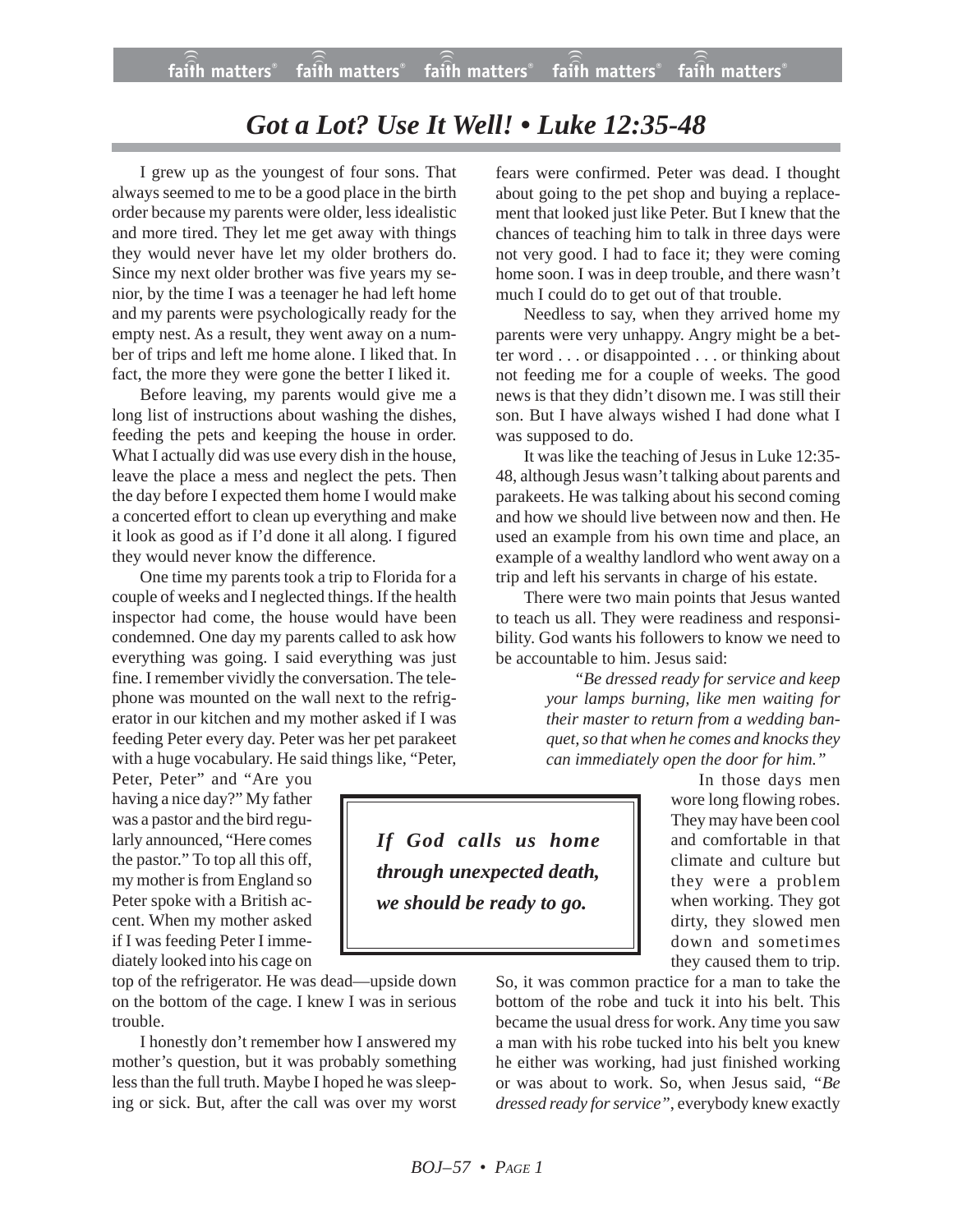## **faith matters® faith matters® faith matters® faith matters® faith matters®** ))) ))) faith matters® faith matters® faith matters

what he meant. Don't be lounging around. Don't fall asleep. Don't even get too comfortable. Keep your working uniform on.

Jesus also said, *". . . keep your lamps burning."* He was referring to the typical lamp in a Palestinian home that looked like a gravy boat or an Aladdin's lamp. They had lighted wicks that floated on top of the oil. They worked pretty well except the wicks required frequent trimming in order to stay lighted. They knew exactly what Jesus meant. When the master of the house comes back from the wedding banquet you better have your robes tucked in your belt and be ready to open the door and welcome him as soon as he knocks. These were his expectations.

When I was a young pastor in a Colorado church with a couple hundred people in a town of about 20,000 I was almost always on call during the night. Many times I would spend hours at the hospital with someone who was desperately and then slip away to go home for a few hours of sleep. I would regularly leave instructions with the charge nurse to call if they needed me. Then, before going to bed, I always laid out my clothes so that if the phone rang I could dress quickly and be on my way to the hospital across town in less than a minute. I got pretty good at it. I was always ready to go.

That's the way Jesus wants Christians to be always ready to go. If Jesus were to return to earth today, we should be ready to go. If God calls us home through unexpected death, we should be ready to go. There should never be a need to ask for an extra hour, day, week or year.

What does this mean practically? Well, is there anyone you haven't forgiven? If there is someone against whom you are holding a grudge you are not ready to go. The Bible says we should never let the sun go down on our anger. The very longest we should hold on to anger against another person is until sunset . . . and that's stretching it.

Is there any sin you have not confessed? If there is, you are not ready to go.

Is there anything you really need to do before you die? I don't mean something like climbing Mount Everest or making another million dollars, but something like sharing Christ with someone who needs to hear or fulfilling a promise you made a long time ago.

Do you have assets you will leave behind but haven't gotten around to writing a will? If so, you are not ready to go. There are many Christians who could do enormous good for the cause of Jesus Christ by leaving some or all of their money to a Christian organization or cause but they have never bothered to write a will and their money will go to the government or some distant relative who will squander and waste what could have brought others great blessings.

Most of all, is your relationship to God what it should be? If not, you're not ready to go. Don't be so foolish as to assume that there is plenty of time. Don't assume that you have years to get on right terms with God. There are millions of examples of people who thought they had decades to go and who died in minutes instead.

Jesus was very direct. Be ready. Everyone is on call. The issue is not whether God's knock will come today or in the next millennium. The issue is not whether Jesus Christ will come back today or in another 2000 years. The issue is that we should constantly be ready.

For those servants who are ready, Jesus has some good news in Luke 12:37-38:

> *It will be good for those servants whose master finds them watching when he comes. I tell you the truth, he will dress himself to serve, will have them recline at the table and will come and wait on them. It will be good for those servants whose master finds them ready, even if he comes in the second or third watch of the night.*

We might not quickly catch the significance of Jesus' illustration but this was a real shocker to his first listeners. Jesus was talking about servants slaves, actually—and saying that the Master who found his slaves ready would treat them like kings. He would dress himself like a servant, seat his slaves at the dining room table and serve them! What Jesus here proposed was not only something they had never seen or heard of, they never even imagined anything like it.

Now, this is a parable. The idea of a parable is not so much to take everything in the parable literally but to get the main point. Jesus' main point is that there are big surprising rewards for those who are constantly ready and who are not caught by surprise when the master comes. In today's terms, we may be assured that God will greatly bless and reward those who live their lives in constant personal readiness for God.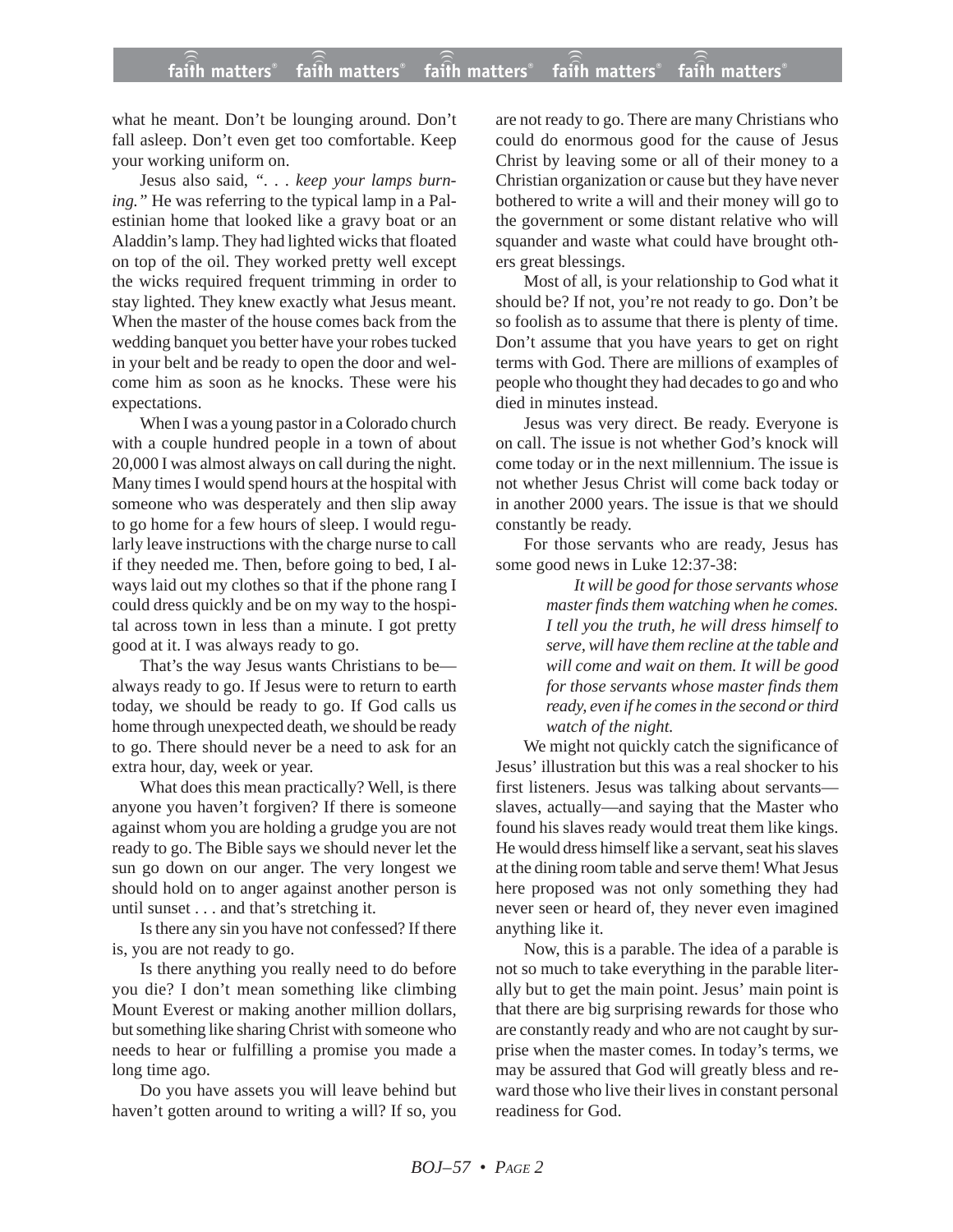## **faith matters® faith matters® faith matters® faith matters® faith matters®** ))) ))) faith matters® faith matters® faith matters

Should we, then, be motivated because we expect a reward? Should we be motivated by fear that we will be caught if we're not ready? No, we should always be ready because it is the right thing to do. To go back to Peter the parakeet, I should have fed and cared for the bird out of a desire to do what was right and good, not out of fear of my parents (although, I would have made my mother much happier, as well!).

The only way to be ready is to always be ready. It's like wearing seat belts. If seat belts are going to do you any good, you have to wear them all the time because you never know when you might get hit. Jesus didn't use seatbelts as an example; instead he referred to burglars breaking into houses. He said, *"But understand this: If the owner of the house had known at what hour the thief was coming, he would not have let his house be broken into."* Obviously, if you knew when a thief would break in you would be ready. If you knew when your car would be in an

accident, you would buckle up. But, we don't know, so we have to be ready all the time. Jesus said, *"You also must be ready, because the Son of Man will come at an hour when you do not expect him."*

Jesus' first point is

readiness. His second point is responsibility. Together they demonstrate our accountability to God.

After Jesus told his parable, Peter (the apostle, not the parakeet) asked who Jesus was talking about. Was Jesus talking about everybody or just talking about his closest followers? Jesus didn't directly answer Peter's question. Instead, Jesus asked a question of his own in verse 42: *"Who then is the faithful and wise manager, whom the master puts in charge of his servants to give them their food allowance at the proper time?"*

Let me tell you in advance where Jesus is going with this question. He is about to teach his followers that the greater your blessings the greater your responsibilities. Here is how Jesus answered his own question:

> *It will be good for that servant whom the master finds doing so when he returns. I*

*…we may be assured that God will greatly bless and reward those who live their lives in constant personal readiness for God.*

*tell you the truth, he will put him in charge of all his possessions. But suppose the servant says to himself, "My master is taking a long time in coming, and he then begins to beat the menservants and maidservants and to eat and drink and get drunk. The master of that servant will come on a day when he does not expect him and at an hour he is not aware of. He will cut him to pieces and assign him a place with the unbelievers.*

*That servant who knows his master's will and does not get ready or does not do what his master wants will be beaten with many blows. But the one who does not know and does things deserving punishment will be beaten with few blows. From everyone who has been given much, much will be demanded;and from the one who has been entrusted with much, much more will be asked.*

> The problem with correctly understanding Jesus' teaching is that we are tempted to get hung up on the details of masters and slaves and beating people up. That's the way it was done back then. Actually, there are many places in our world today where slavery or something close to sla-

very is common. Beatings are common today. Jesus was not approving or endorsing such inhumane treatment of people. He was simply using an illustration everyone in the audience understood. So, don't get hung up on the details and miss the main point.

Jesus' illustration compares two servants. In one case the master goes away and leaves a good and responsible servant in charge of everything. When he comes back he sees the great job his servant did for him while he was away and puts that servant in charge of everything he owns. In the other case the servant is irresponsible. While the master was away the servant got drunk, beat up the other servants and generally mismanaged everything. He figured he could get away with it because his boss was gone for so long. But, the boss came back, held him accountable and punished him.